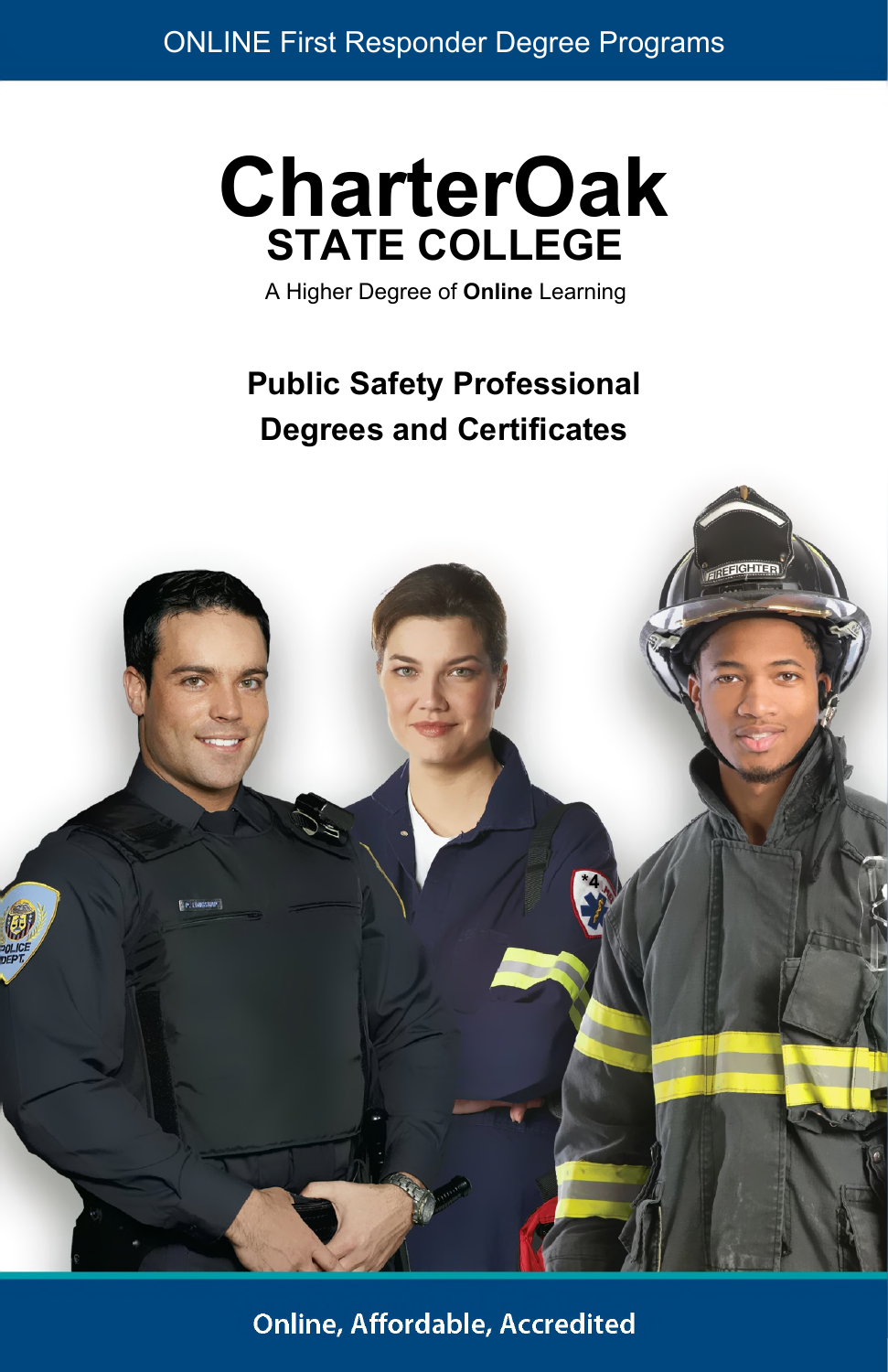# *Quality Online, Accredited Educational Programs for All Public Safety Professionals*

Charter Oak State College is leading the way in high quality, accredited online degree programs. Whether you are looking to advance your current public safety career path or join the profession, we have what you are looking for. Our online majors are designed for busy, working adults with a focus on administration for first responders looking to



serve their communities at a higher level. We pride ourselves on field-experienced faculty and regularly updated curriculums that reflect the most current policing and response techniques in the public safety arena today.

# Public Safety Administration, Bachelor of Science

This major is for personnel who are already accomplished in the field and looking for advancement. The curriculum allows students to benefit from the experiences of their peers across the public safety sector.

#### Major Courses

- Ethics in Public Safety Administration
- Public Safety Community Delivery Systems
- Cultural Diversity in Public Safety
- Group Dynamics in Public Safety
- Human Resources in Public Safety
- America's Homeland Security
- **•** Political & Legal Systems in Public Safety
- **•** Counteracting Terrorism
- **•** Research Methodology in Public Safety
- **•** Strategic Planning in Public Safety
- **•** Global Perspectives in Emergency Management
- **•** Leadership in Public Safety (Capstone)

### The Public Safety Administration Faculty

Our teaching faculty come from a variety of backgrounds and work extensively with adult learners. They understand the demands of balancing academics with personal and career goals.

In the Public Safety Administration major the goal is to foster discussion of real-world scenarios, drawing from student experiences, for discussion in an academic setting. We pride ourselves on having faculty with an excellent combination of academic pedigree and practitioner background, allowing students to complete a course with knowledge they can immediately apply to the field.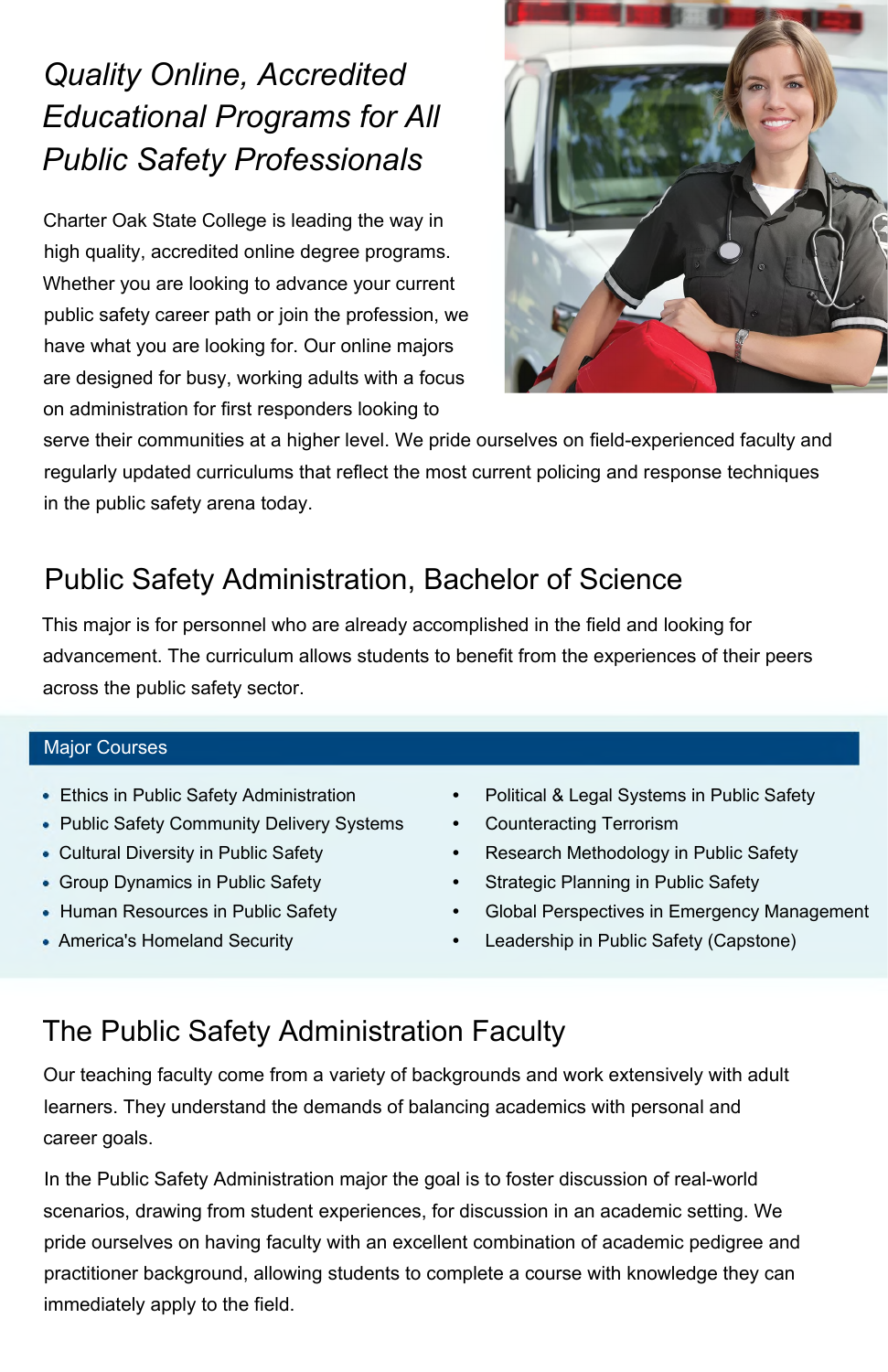## Criminal Justice, Bachelor of Science

This major prepares students for a variety of roles in the field, including corrections, offender rehabilitation, substance abuse counseling, conflict resolution, policy development, law enforcement, and law careers.

#### Major Courses

- **•** Criminal Justice
- **•** Psychology
- **•** Statistics *or* Statistics for Behavioral Science **•** Research Methods
- **•** Criminology
- **•** Race, Class, Gender
- **•** Constitutional Law
- **•** Ethics in Criminal Justice
- 
- **•** Capstone

*Criminal Justice majors must complete 15 credits from one of two concentrations:* General Criminal Justice **•** Victim Advocacy

# Psychology, Bachelor of Science

This major immerses students in the science of human behavior. This diverse field allows for careers in mental health and human services, educational and school settings, research, and consulting. The major explores the variety of specialties including clinical, counseling, forensic, and organizational psychology.

#### Major Courses

- **•** Psychology
- **•** Statistics in Psychology
- **•** History & Systems of Psychology
- **•** Research Methods for Behavioral Sciences
- **•** Psychology Capstone

Two of the following:

**•** Cognitive Psychology

- **•** Introduction to Neuropsychology
- **•** Learning & Memory
- **•** Adolescent Psychology

One of the following:

- **•** Social Psychology
- **•** Personality
- **•** Abnormal Psychology

*Psychology majors must complete 15 credits from one of the concentrations:* Life Span **•** Social/Behavioral **•** Cognition & Learning **•** General Psychology

*"I couldn't have made a better choice than Charter Oak to complete my undergraduate degree! The challenging coursework has helped me think critically and excel in my profession. From the admissions office, to the academic advisors, to the knowledgeable and accessible instructors, Charter Oak put together a tremendous team that was there to help me every step of the way."*

Patrick Ridenhour, *Chief of Police, Stratford, Connecticut*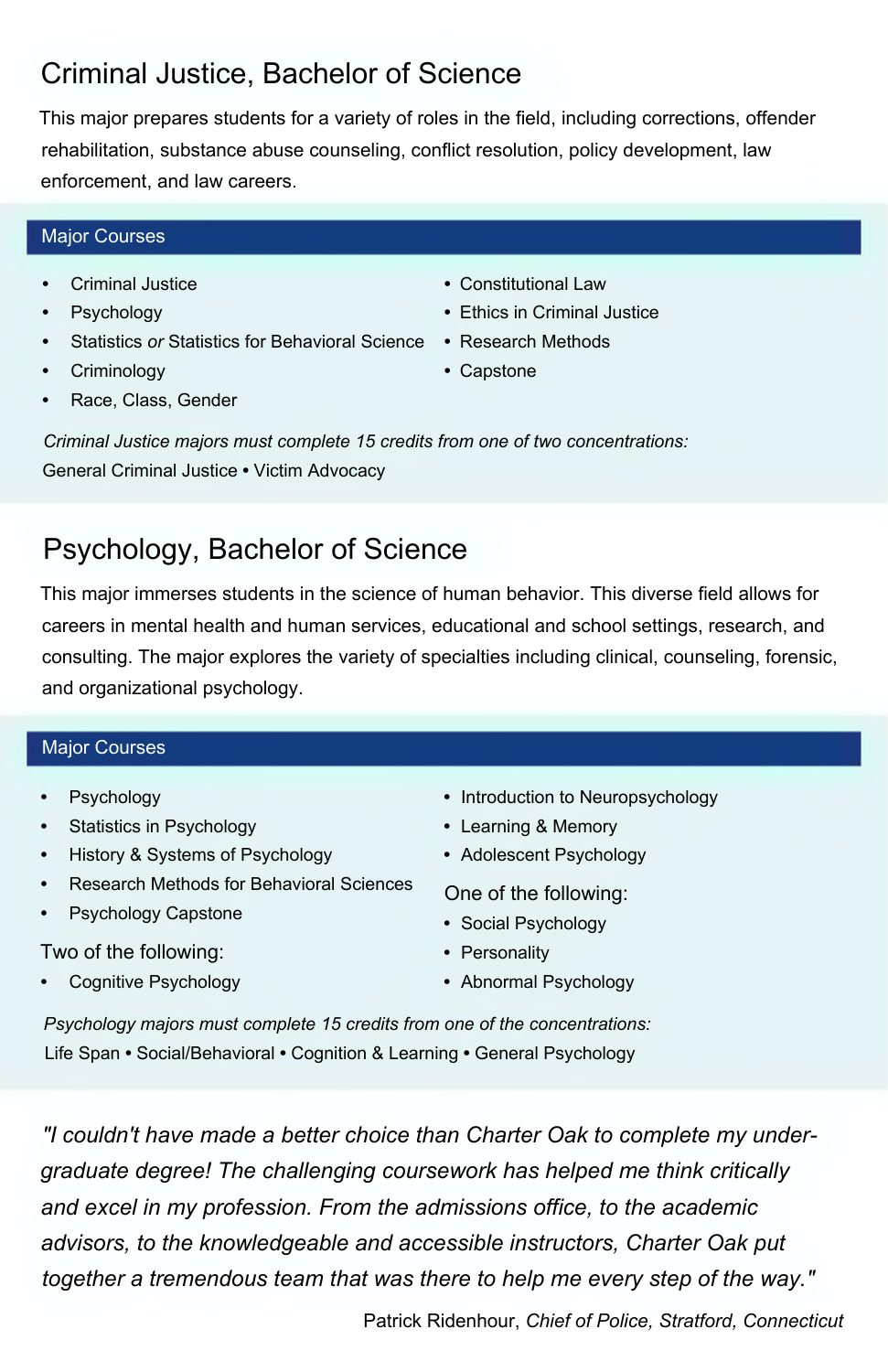## Sociology, Bachelor of Science

This major closely aligns with criminal justice work as it prepares students for careers in social work, counseling, and other work involving support of relationships, families, and communities.

**•** Sociology

**•** Sociology of Diversity **•** Social Theory

#### Major Courses

- **•** Statistics
- **•** Statistics for Behavioral Science
- **•** Psychology
- **•** Research Methods for Behavioral Science
- Organizational Effectiveness & Leadership, Master of Science

This advanced degree program is designed for students interested in, or currently pursuing, a leadership position.

#### Major Courses

- **•** Learning Community
- **•** Personal Leadership
- **•** Group Process & Team Dynamics
- **•** Organizational Development Landscape
- **•** Intercultural/Global Perspectives
- **•** Developing & Leading Others
- **•** Applied Research Project
- **•** Capstone Seminar

*Students enrolled in this program must choose one of the tracks:*

#### **Business Track: 3 Courses/9 Credits**

- **•** Business & Economics of an Organization
- **•** Effective Communications
- **•** Leading Organizational Change

# Certificate Programs

#### **Public Safety • Victim Advocacy • Leadership (Graduate Certificate)**

Our online certificates and credentials are perfect for professionals and adults seeking continuing education and career advancement opportunities without being a matriculated student.

Details of our public safety related Certificates can be found at **[www.CharterOak.edu/Certificates](http://www.CharterOak.edu/Certificates)**

#### **Nonprofit Track: 3 Courses/9 Credits**

- **•** Nonprofit Management
- **•** Nonprofit Resource Development & Fund Raising
- **•** Roles of Nonprofits in Fostering Social Change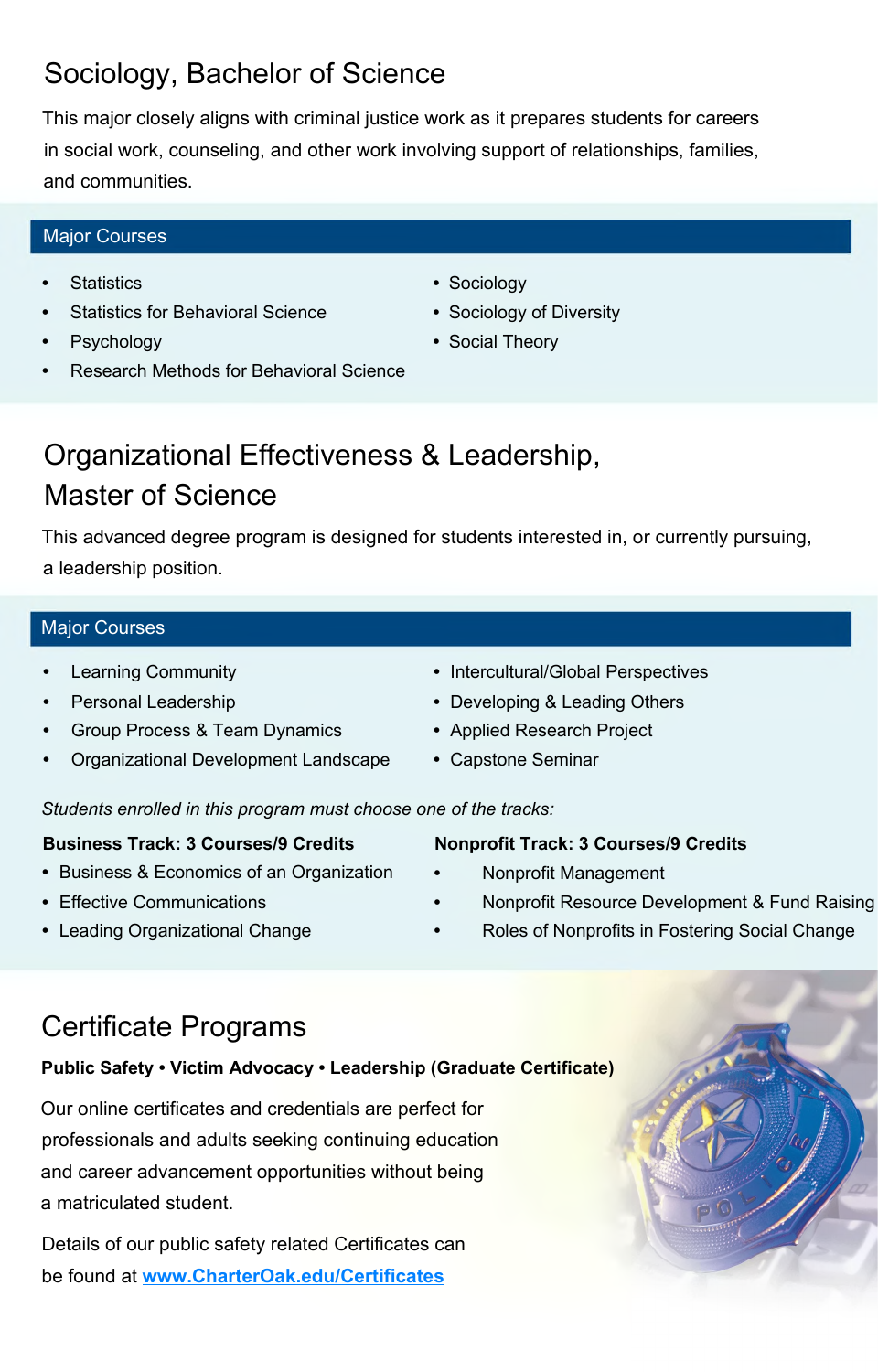### Use the Credits You've Earned! We accept credits from:

- **•** College-level examinations such as CLEP and DSST
- **•** Non-collegiate courses evaluated by American Council on Education (ACE) or National College Credit Recommendation Service (NCCRS)
- **•** ACE evaluated FEMA credit
- **•** Qualified Fire, Police Academy Training
- **•** NREMT Registered EMT and Paramedic licenses

*"Having garnered years of experience in fire service, I often felt something was lacking -1 needed credentials, not just titles. Charter Oak afforded me the opportunity to fulfill what was lacking in my background. Online learning was the perfect fit of convenience and affordability... I can honestly say I have validated my career and opened the doors to more opportunity."*

Leigh H. Shapiro, *Captain, Hartford Fire Department, Hartford, Connecticut*